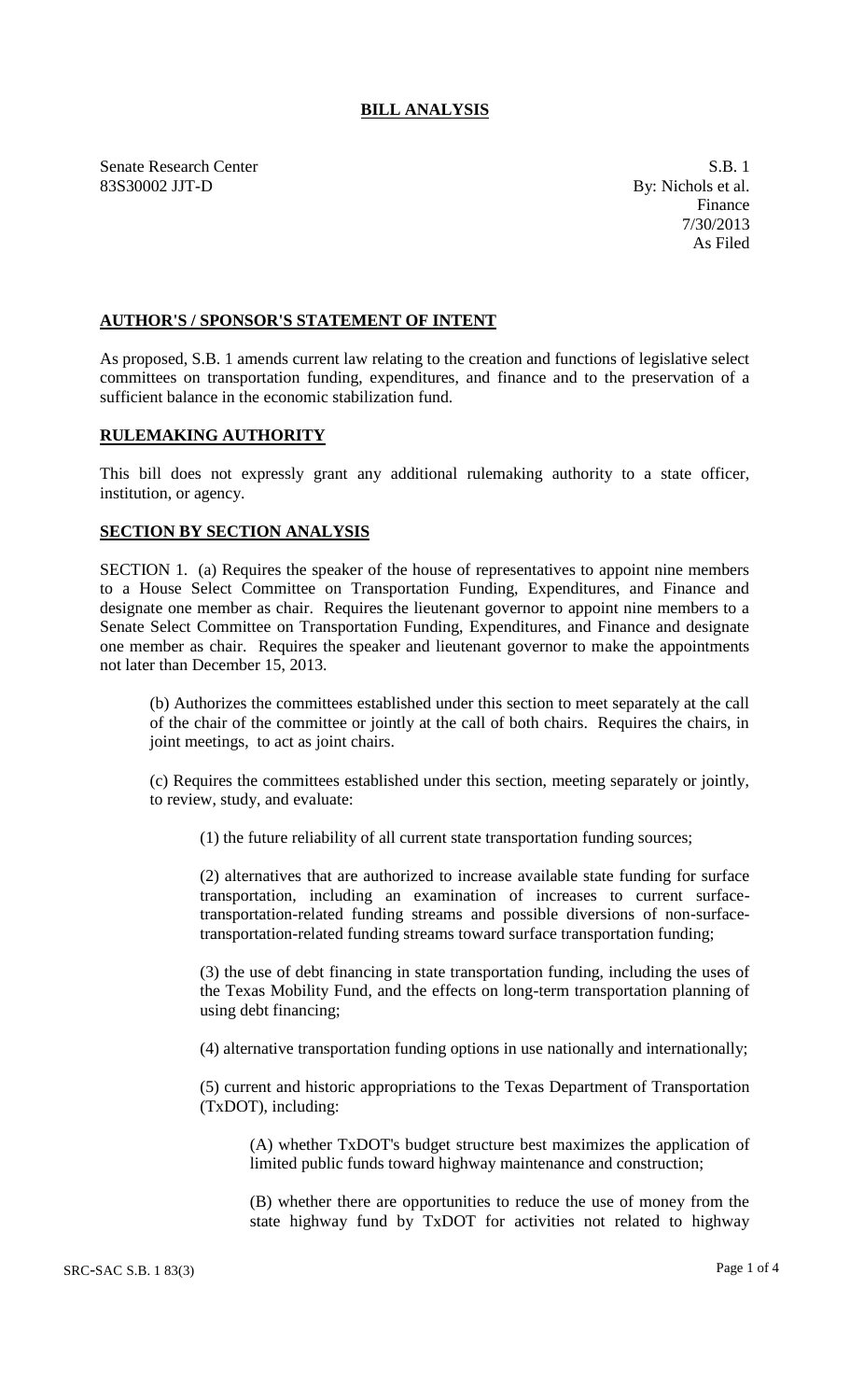maintenance and construction, including such uses as employee salaries and benefits; and

(C) possible benefits of developing a budget for TxDOT for the 2016- 2017 state fiscal biennium using zero-based budgeting principles;

(6) the uses of the state highway fund for agencies other than TxDOT, including and emphasizing the use of that fund for the Department of Public Safety of the State of Texas; and

(7) the original purpose of the economic stabilization fund established by Section 49-g (Economic Stabilization Fund), Article III (Legislative Department), Texas Constitution, whether that purpose remains relevant, and whether it remains appropriate to continue using the net amount of oil and gas production taxes received in the 1987 state fiscal year as the basis for making general revenue transfers to the economic stabilization fund.

(d) Requires the committees established under this section, following consideration of the factors described by Subsection (c) of this section, to jointly adopt recommendations related to the reviewed subjects and to provide a written report of the committees' recommendations on the reviewed subjects to the legislature not later than November 1, 2014.

(e) Authorizes the committees established under this section to exercise any power of a committee of their respective chambers and any powers of a joint committee. Provides that for the purposes of this Act, the committees established under this section are considered a joint committee and the cost of operation of each committee may be borne in the same manner as the cost of a joint committee. Authorizes the Texas Legislative Council to provide funding for the operations of the committees. Provides that to the extent not inconsistent with this resolution, the joint rules adopted by the 83rd Legislature for the administration of joint interim legislative study committees apply to the committees established under this section.

(f) Provides that this section expires January 13, 2015.

SECTION 2. (a) Amends Chapter 316, Government Code, by adding Subchapter H, as follows:

# SUBCHAPTER H. PRESERVATION OF SUFFICIENT BALANCE IN ECONOMIC STABILIZATION FUND

Sec. 316.091. DEFINITIONS. Defines "board" and "fund" in this subchapter.

Sec. 316.092. DETERMINATION OF SUFFICIENT BALANCE. (a) Requires the Legislative Budget Board (LBB), for the purposes of Section 49-g(c-2) (relating to requiring the comptroller to reduce the amount that would otherwise be allocated to the state highway fund as provided by Subsection (c-1) of this section by the lesser of the total amount of the allocation to that fund or the amount necessary for the anticipated balance of the economic stabilization fund, after any transfer that may be made under Subsection (b) of this section and the transfer and allocation to be made as provided by Subsections (c) and (c-1) of this section, to equal \$6 billion, if the anticipated balance of the economic stabilization fund after any transfer that is authorized to be made under Subsection (b) of this section and any transfer and allocation of money that is authorized to be made as provided by Subsections (c) and (c-1) of this section would be less than \$6 billion), Article III, Texas Constitution, before LBB submits the budget as prescribed by Section 322.008(c) (relating to requiring the director of LBB, not later than the fifth day after a regular legislative session convenes, to transmit a copy of the budget of estimated appropriations prepared by the director to the governor and each member of the legislature), to determine and adopt for the next state fiscal biennium a sufficient balance of the economic stabilization fund (fund)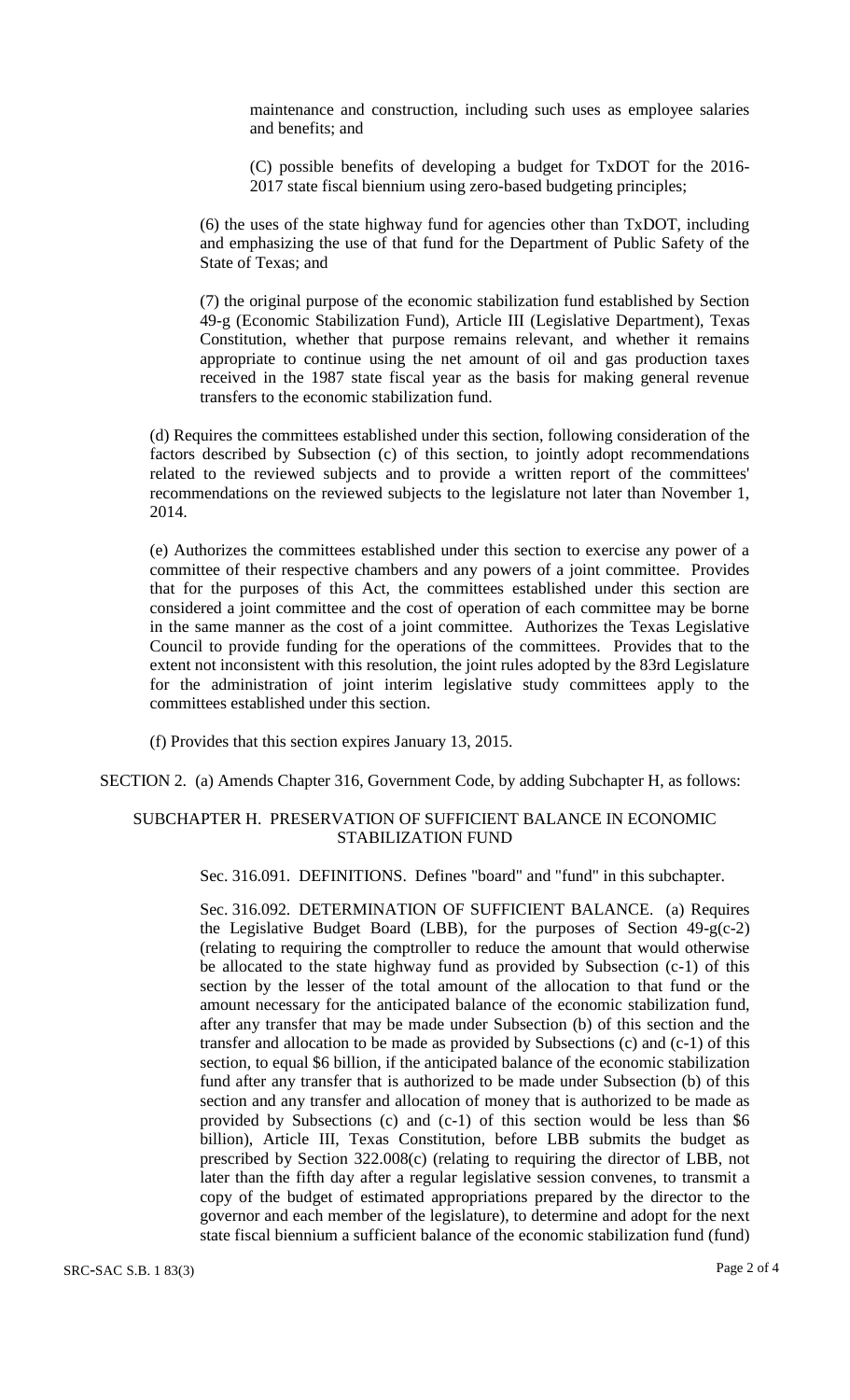in an amount that LBB estimates will ensure an appropriate amount of revenue available in the fund. Requires LBB, in determining the sufficient balance for that fiscal biennium, to consider:

(1) the history of fund balances;

(2) the history of transfers to the fund;

(3) estimated fund balances during that fiscal biennium;

(4) estimated transfers to the fund to occur during that fiscal biennium;

(5) information available to the board regarding state highway congestion and funding demands; and

(6) any other information requested by the board regarding the state's financial condition.

(b) Requires the comptroller of public accounts of the State of Texas (comptroller), on or before October 1 of each even-numbered year, to provide to LBB the comptroller's projection of the amounts to be transferred to the fund during the next state fiscal biennium.

Sec. 316.093. ADJUSTMENT OF CONSTITUTIONAL ALLOCATIONS TO FUND AND STATE HIGHWAY FUND. (a) Requires the comptroller, before the comptroller makes transfers for a state fiscal year in accordance with Section 49-g(c) (relating to requiring the comptroller, not later than the 90th day of each fiscal year, to transfer from general revenue to the economic stabilization fund the amounts prescribed by Subsections (d) and (e) of this section), Article III, Texas Constitution, to determine whether the sum of the balance of the fund on the preceding August 31, any projected transfer to the fund under Section 49-g(b) (relating to requiring the comptroller, not later than the 90th day of each biennium, to transfer to the economic stabilization fund one-half of any unencumbered positive balance of general revenues on the last day of the preceding biennium) of that article, and any projected transfer to the fund under Section 49-g(c) of that article in accordance with the allocations for the transfer as provided by Section 49-g(c-1) (relating to requiring the comptroller to allocate one-half of the sum of the amounts described by Subsections (d) and (e) of this section and required to be transferred from the general revenue fund under Subsection (c) of this section, to the economic stabilization fund and the remainder to the state highway fund, except as provided by Subsection (c-2) of this section) of that article is less than the sufficient balance adopted under Section 316.092.

(b) Requires the comptroller to adjust the allocation of amounts to be transferred to the fund and to the state highway fund as provided by Section 49-g(c), Article III, Texas Constitution, if the sum described by Subsection (a) is less than the sufficient balance adopted under Section 316.092, so that:

(1) the amount allocated for transfer to the fund is increased by an additional amount equal to the lesser of the remaining one-half of the sum of the amounts allocated for transfer under Sections 49 g(d) (relating to requiring the comptroller to transfer to the economic stabilization fund an amount equal to 75 percent of the difference between those amounts if in the preceding year the state received from oil production taxes a net amount greater than the net amount of oil production taxes received by the state in the fiscal year ending August 31, 1987) and (e) (relating to requiring the comptroller to transfer to the economic stabilization fund an amount equal to 75 percent of the difference between those amounts if in the preceding year the state received from gas